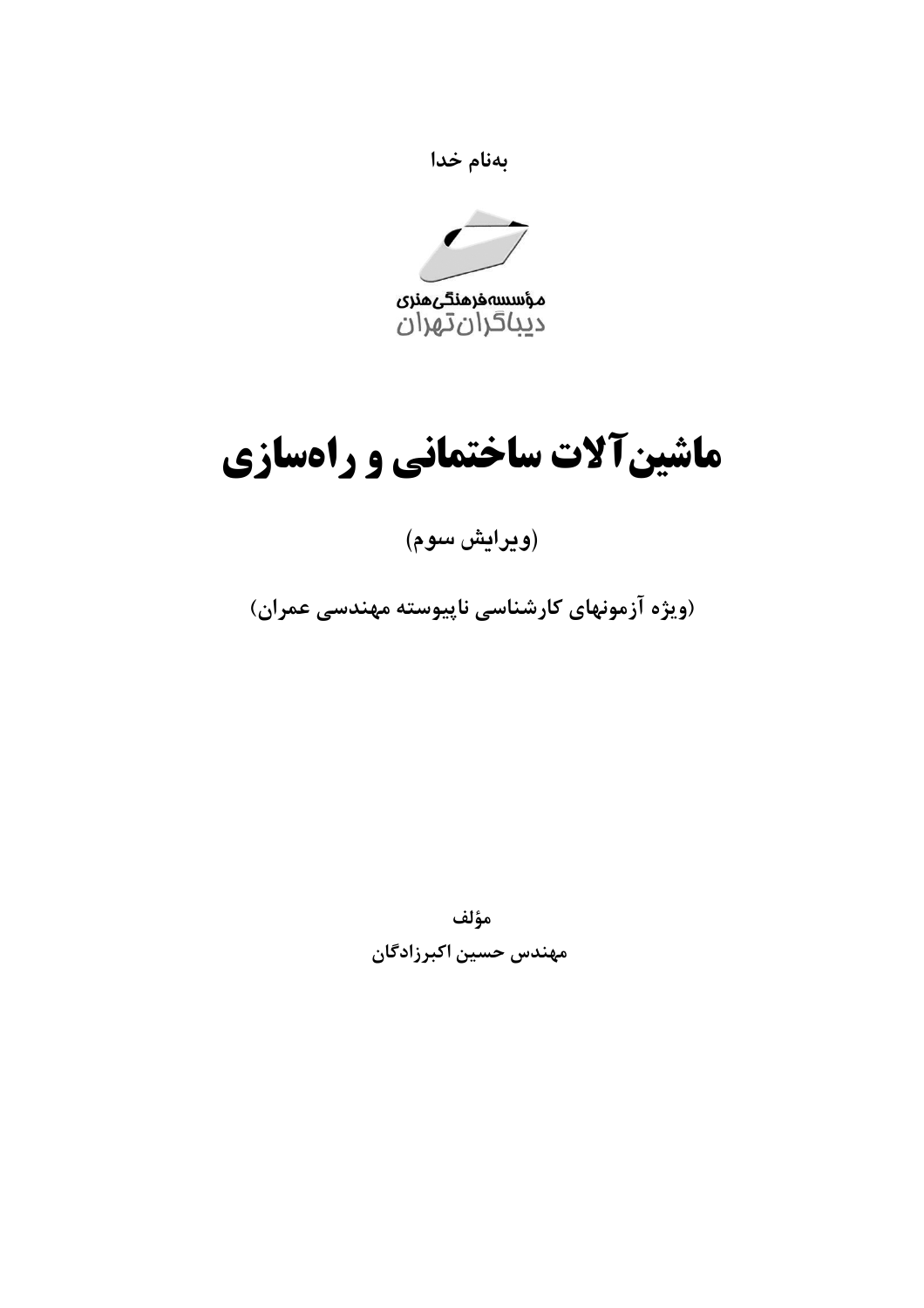هرگونهچاپ وتکثیرازمحتویاتاینکتاب بدوناجازهکتبی ناشرممنوع است. متخلفان به موجب قانون حمايت حقوق مؤلفان،مصىنغانوھىرمىدانتحتپيگردقانونىقرارمىگيرىد. *`* 

```
ماشين آلات ساختماني و راه سازي (ويرايش سوم)
                                                          ويژه آزمونهاي كارشناسي ناپيوسته مهندسي عمران
                                                                                   مؤلف: مهندس حسين اكبر زادگان 
                                                                  ناشر: مؤسسه فرهنگي هنري ديباگران تهران
                                                                        حروفچيني و صفحهآرايي: ديباگران تهران 
                                                                             طرح روي جلد: مجتمع فني تهران 
                                                                                                       چاپ: صدف
                                                                                               نوبت چاپ: هشتم
                                                                                               تاريخ نشر: ١٤٠٠
                                                                                                     تيراژ٥٠: جلد 
                                                                                          قيمت: ۷۵۰۰۰۰ ريال 
                                                                               شابك: ٩٧٨-٦٠٠-١٢٤-٢٢٩-٨
                                                                                ISBN: 978-600-124-229-8
                                                                 نشاني واحد فروش: تهران، ميدان انقلاب،
                                                                خ كارگر جنوبي، روبروي پاساژ مهستان، 
                                                                  پلاك ۱۲۵۱تلفن: ٢٢٠٨٥١١١-٦٦٤١٠٠٤٦ 
                                                                                       فروشگاه های اينترنتي:
                                                                                           www.mftbook.ir
                                                                         www.dibagarantehran.com
                       سرشناسه :اکبرزادگان ،حسین-1345،
عنوان و نام پدید آور :ماشین آلات ساختمانی و راه سازي ویژه آزمونهاي 
کارشناسی ناپیوسته مهندسی عمران/مولف حسین اکبرزادگان 
                             وضعیت ویراست :ویراست 3
                 مشخصات نشر: تهران- دیباگران تهران 1395-
               مشخصات ظاهري180: ص. مصور.جدول – نمودار 
                          شابک 978-600-124-229-8:
                             وضعیت فهرستنویسی : فیپا
     موضوع: ساختمان سازي –ماشین آلات – راهنماي آموزشی (عالی)
   موضوع :ساختمان سازي –ماشین آلات –آزمون ها و تمرین ها (عالی) 
        موضوع : راه سازي – ماشین آلات –راهنماي آموزشی (عالی)
       موضوع: راه سازي –ماشین آلات –آزمون ها و تمرین ها (عالی) 
            موضوع : دانشگاه ها و مدارس عالی – ایران – آزمون ها 
             موضوع : آزمون دوره هاي تحصیلات تکمیلی – ایران 
                 رده بندي کنگره: 1391 2 م 7 الف / 900 TE
                            رده بندي دیویی : 624/028
                        شماره کتابشناسی ملی : 3041199
```
نشانی تلگرام:mftbook @نشانی اینستاگرام : publishing\_Dibagaran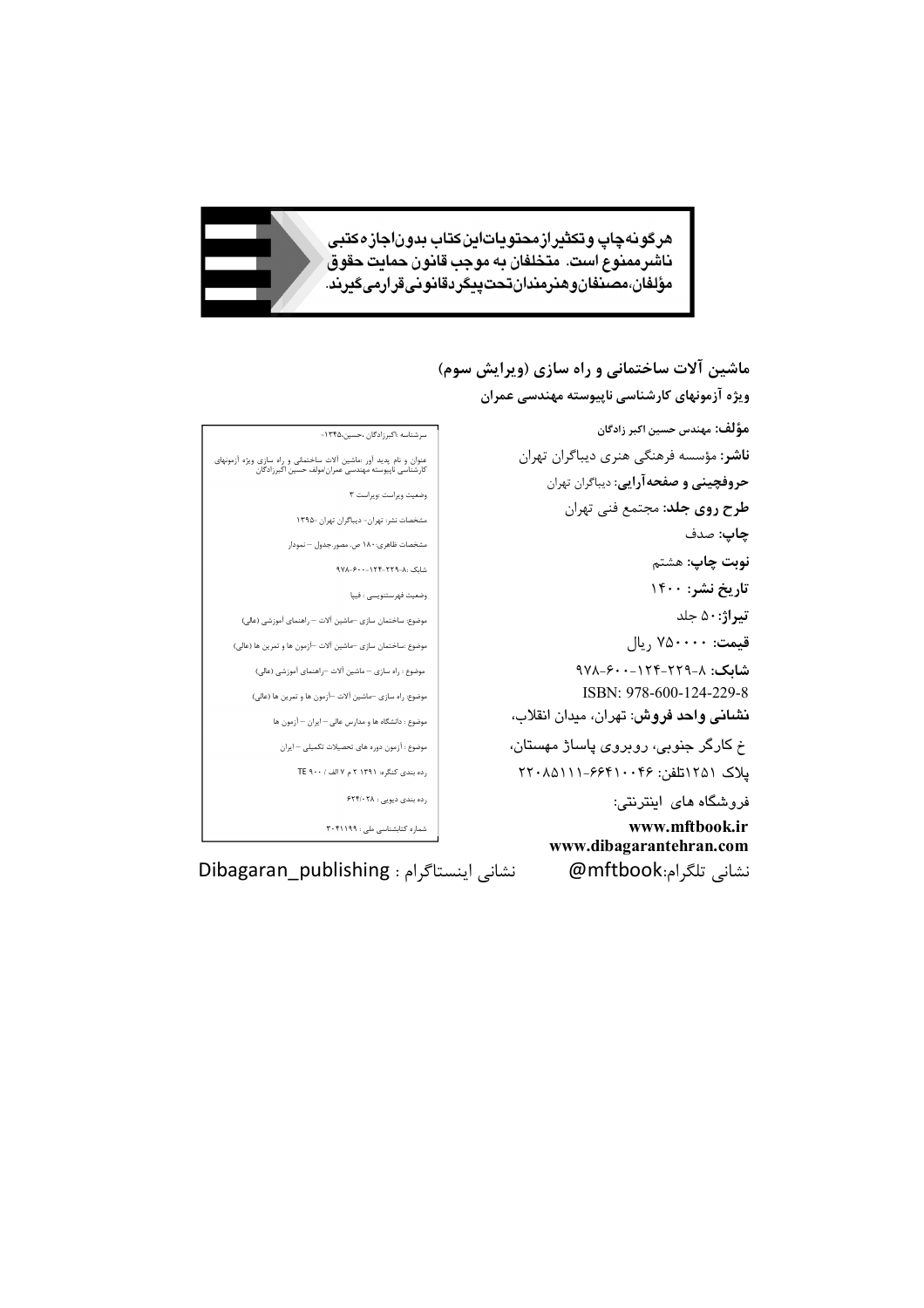فهرست مطالب

| فصل اول: مديريت كارگاه                                      |
|-------------------------------------------------------------|
|                                                             |
|                                                             |
|                                                             |
|                                                             |
|                                                             |
|                                                             |
|                                                             |
|                                                             |
|                                                             |
|                                                             |
|                                                             |
| فصل دوم: تراکتورها، جرثقیلها و ماشین آلات حفاری (خاکبرداری) |
|                                                             |
|                                                             |
|                                                             |
|                                                             |
|                                                             |
|                                                             |
|                                                             |
|                                                             |
|                                                             |
|                                                             |
|                                                             |
|                                                             |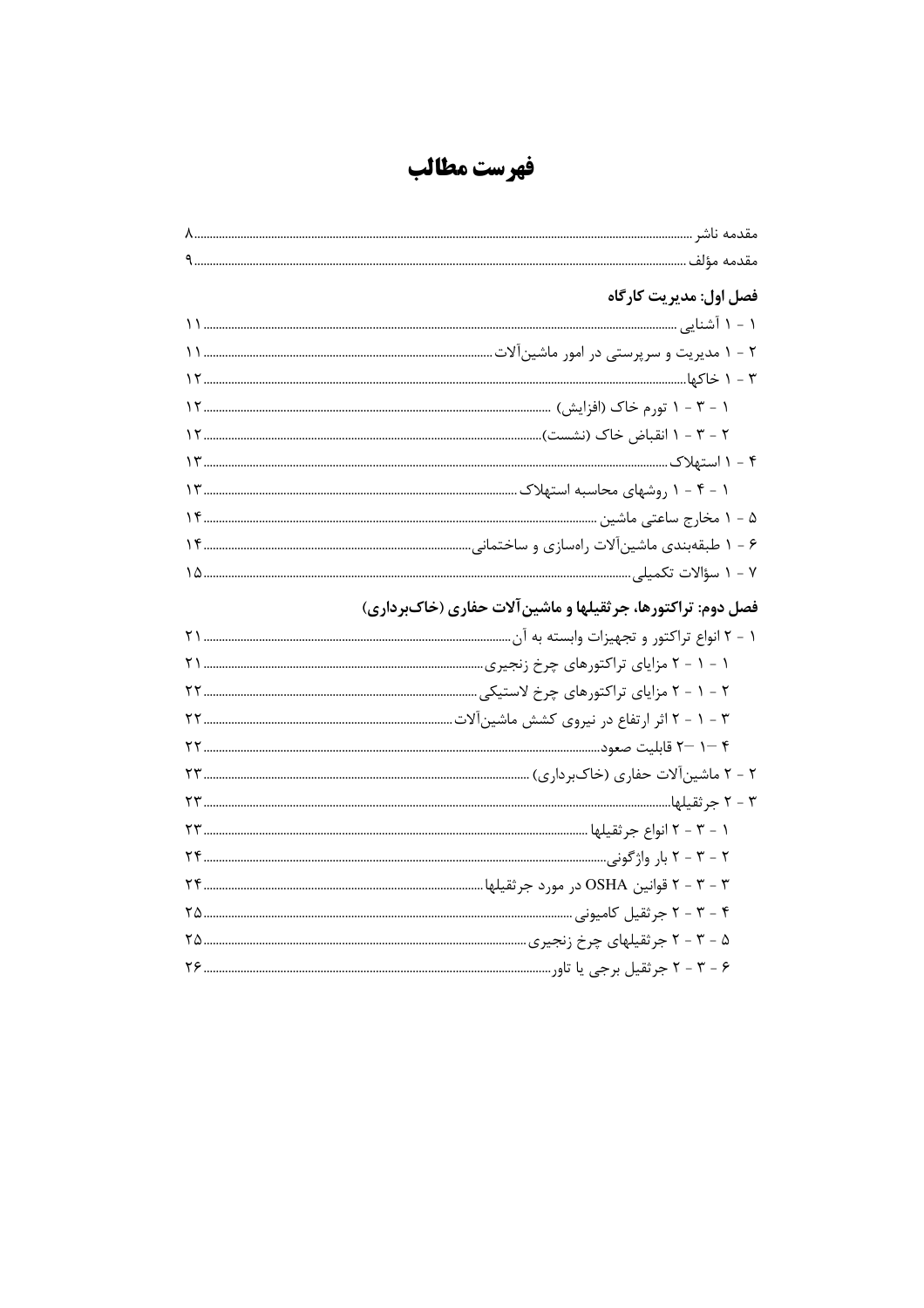| فصل سوم: لودر     |
|-------------------|
|                   |
|                   |
|                   |
|                   |
|                   |
|                   |
| فصل چهارم: بلدوزر |
|                   |
|                   |
|                   |
|                   |
|                   |
|                   |
|                   |
|                   |
|                   |
|                   |

## فصل پنجم: حمل و نقل مواد حفاري (كاميونها)

|--|--|--|--|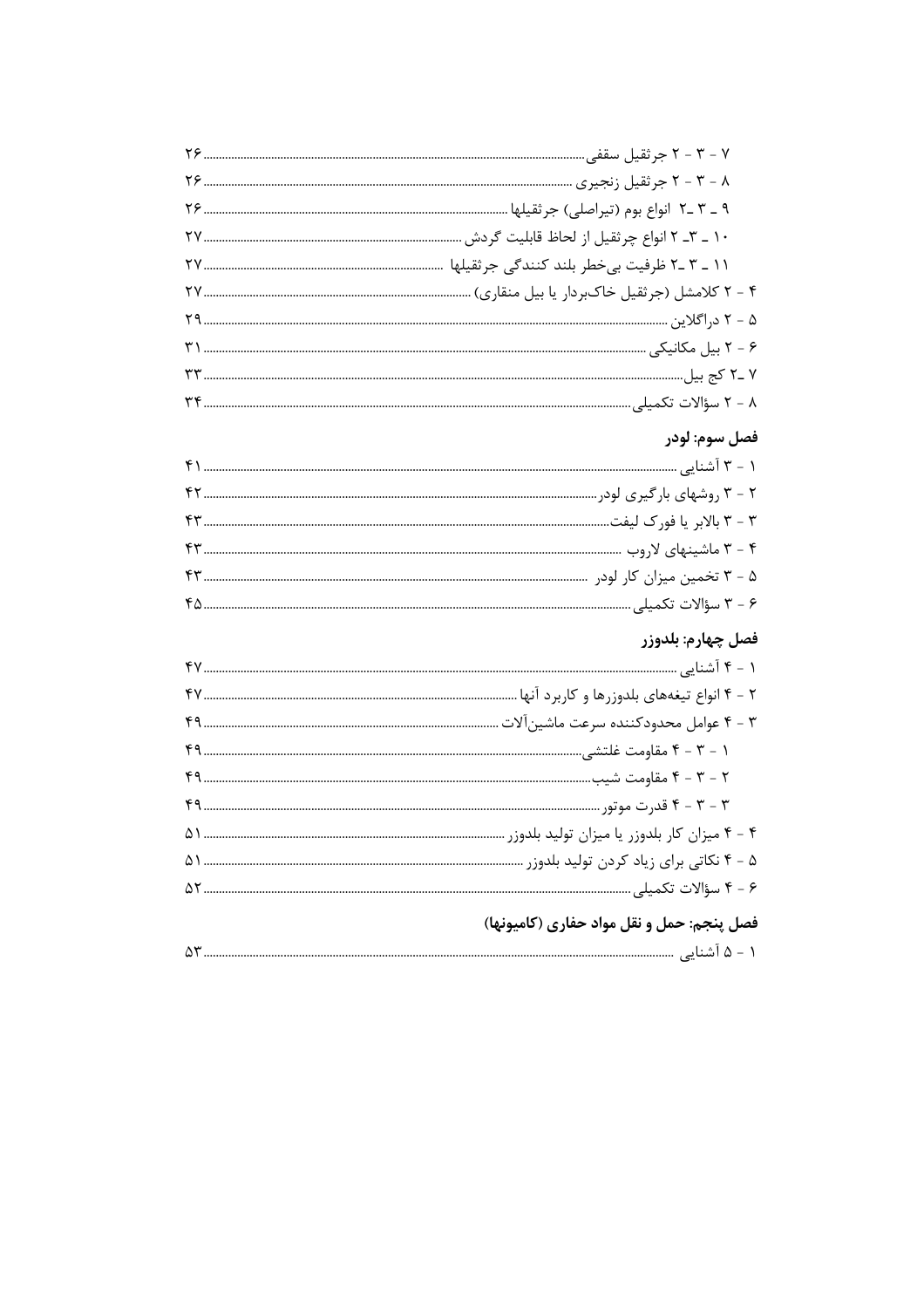| فصل ششم: گريدر        |
|-----------------------|
|                       |
|                       |
|                       |
|                       |
|                       |
|                       |
|                       |
|                       |
| فصل هفتم: اسكريپرها   |
|                       |
|                       |
|                       |
|                       |
|                       |
| فصل هشتم: غلتكها      |
|                       |
|                       |
|                       |
|                       |
|                       |
|                       |
|                       |
| فصل نهم: حفاري صخرهها |
|                       |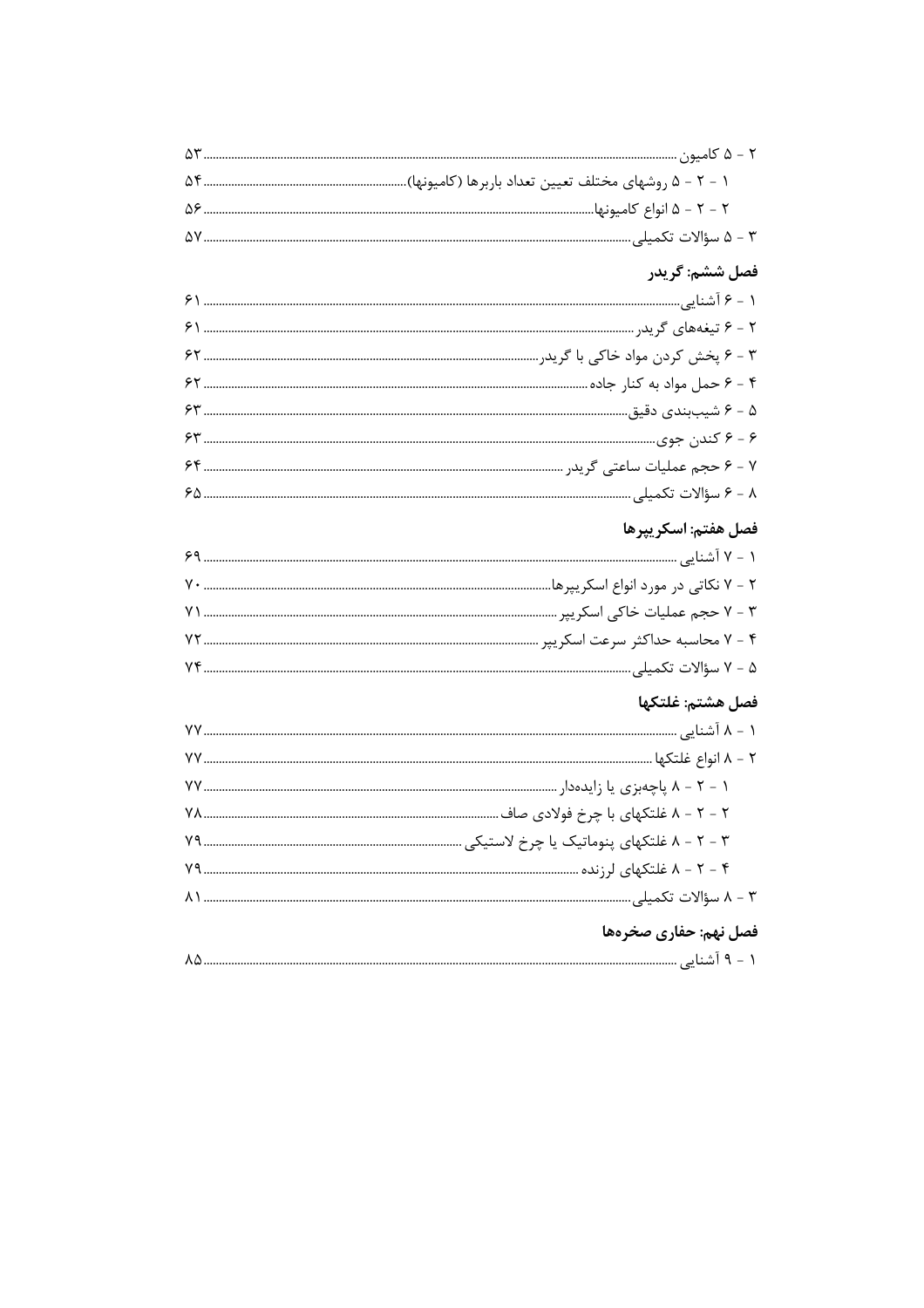| ۴ - ۹ نکاتی در مورد شرایط مدیریت کارگاهی و افزایش تولید ریپر……………………………………………………… ۸۷ |
|--------------------------------------------------------------------------------------|
|                                                                                      |
| فصل دهم: ماشین آلات آسفالت <i>ک</i> اری                                              |
|                                                                                      |
|                                                                                      |
|                                                                                      |
|                                                                                      |
| فصل یازدهم: ماشین آلات کارهای بتنی                                                   |
|                                                                                      |
|                                                                                      |
|                                                                                      |
|                                                                                      |
|                                                                                      |
|                                                                                      |
|                                                                                      |
|                                                                                      |
|                                                                                      |
|                                                                                      |
|                                                                                      |
|                                                                                      |
|                                                                                      |
|                                                                                      |
|                                                                                      |
|                                                                                      |
|                                                                                      |
|                                                                                      |
|                                                                                      |
|                                                                                      |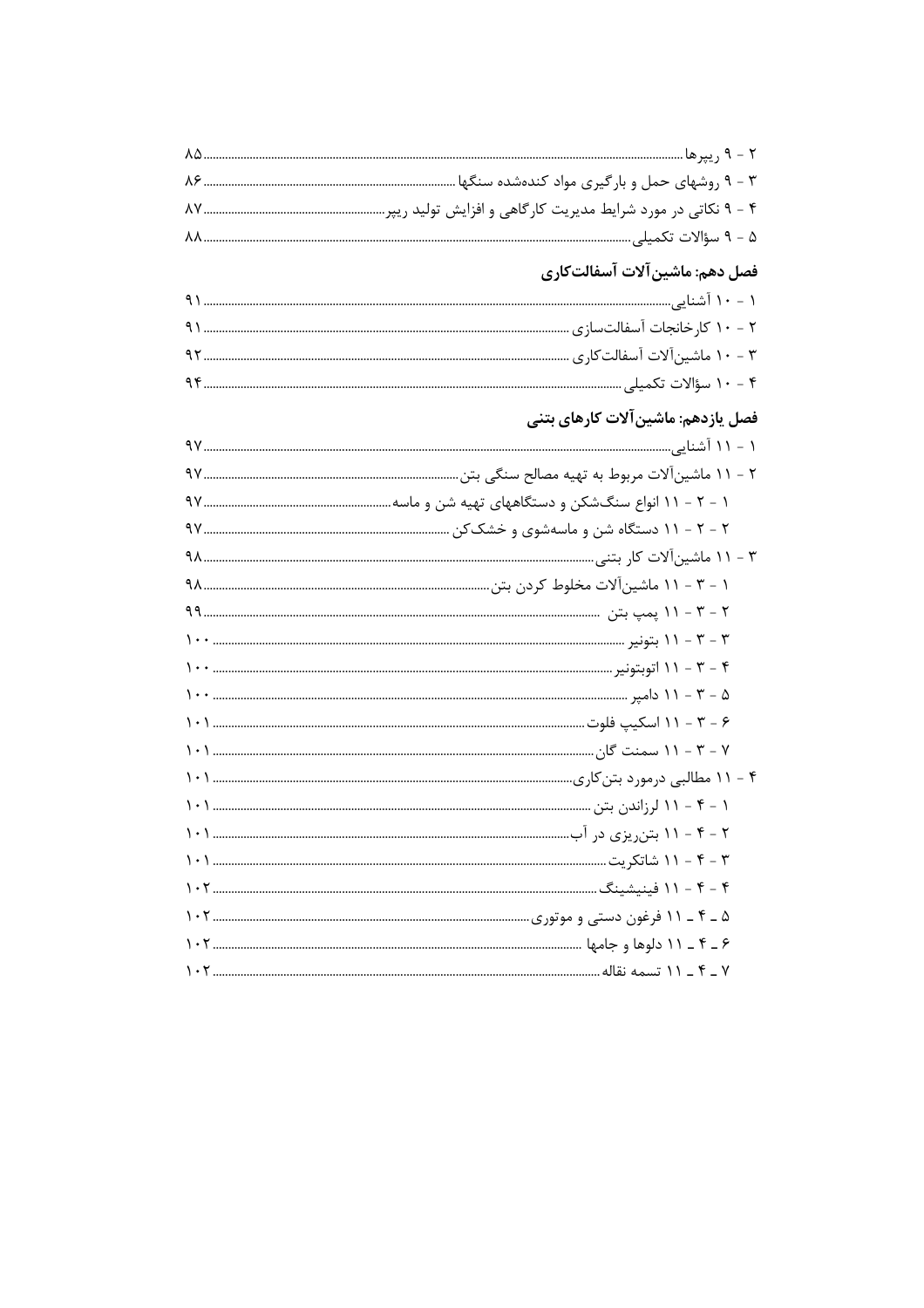| فصلدوازدهم: سایر ماشین آلات و دستگاههایی که در کارهای راه و ساختمان استفاده میشوند |  |
|------------------------------------------------------------------------------------|--|
|                                                                                    |  |
|                                                                                    |  |
|                                                                                    |  |
|                                                                                    |  |
|                                                                                    |  |
|                                                                                    |  |
|                                                                                    |  |
|                                                                                    |  |
|                                                                                    |  |
|                                                                                    |  |
|                                                                                    |  |
|                                                                                    |  |
|                                                                                    |  |
|                                                                                    |  |

## فصل سیزدهم: مجموعه سؤالات تکمیلی

|  | --<br>$\sim$ |
|--|--------------|
|--|--------------|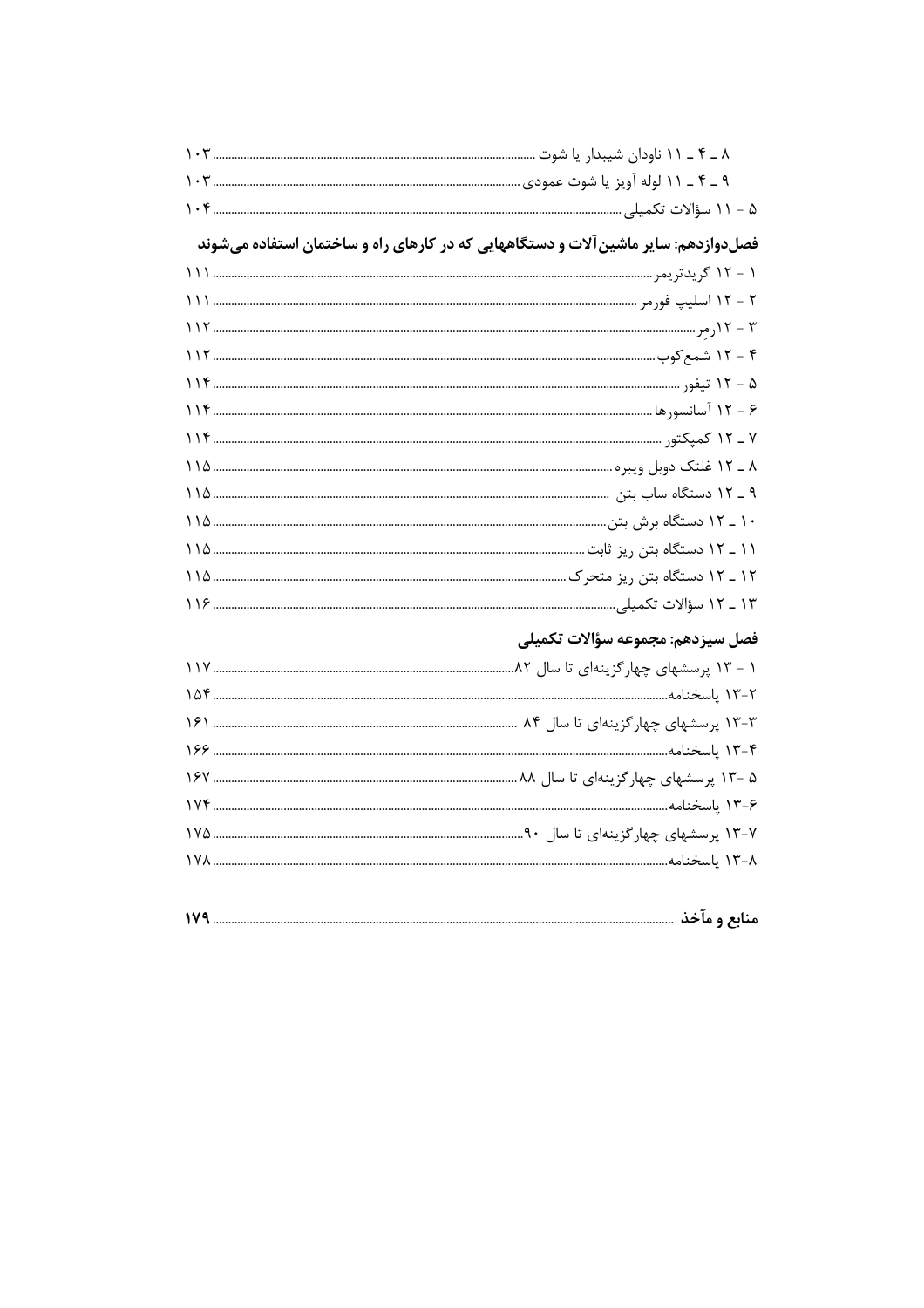مقدمه ناشر

.<br>خط<sup>رمت</sup>ی کیفت انت *ان مؤسسه فرسکی سری دساکران تهران در عرضه کیاب نابی است که* تواند .<br>خواسته<sup>ا</sup>ی به روز حامعه فرسمنی و علمی کشور را تاحد امکان بوشش دم*د* 

حمد و سیاس ایزد منان را که با الطاف بیکران خود این توفیق را به ما ارزانی داشت تـا بتـوانیم در راه ارتقای دانش عمومی و فرهنگ این مرز و بوم در زمینه چاپ و نشر کتب علمی دانشگاهی، علوم پایـه و به ویژه علوم کامپیوتر و انفورماتیک گامهایی هر چند کوچک برداشته و در انجام رسالتی که بـر عهـده داریم، مؤثر واقع شویم. گستردگی علوم و توسعه روزافزون آن، شرایطی را بـه وجـود آورده کـه هـر روز شاهد تحولات اساسی چشمگیری در سطح جهان هستیم. این گسترش و توسعه نیاز به منـابع مختلـف از جمله کتاب را به عنوان قدیمی ترین و راحت ترین راه دستیابی به اطلاعـات و اطـلاع رسـانی، بـیش از پیش روشن می نماید. در این راستا، واحد انتشارات مؤسسه فرهنگی هنری دیباگران تهران با همکـاری جمعي از اساتيد، مؤلفان، مترجمان، متخصصان، پژوهشگران، محققان و نيز پرسنل ورزيـده و مـاهر در زمینه امور نشر درصدد هستند تا با تلاش های مـستمر خـود بـرای رفـع کمبودهـا و نیازهـای موجـود، منابعي پربار، معتبر و با كيفيت مناسب در اختيار علاقهمندان قرار دهند.

کتابی که در دست دارید با همت "**جناب آقای مهندس حــسین اکبرزادگــان**" و تـلاش جمعـی از همکاران انتشارات میسر گشته که شایسته است از یکایک این گرامیان تشکر و قدردانی کنیم.

ويراستاري: شيوا غمگسار

حروفچینی، ویرایش و صفحه آرایی کامپیوتری: مهسا کوراولی

**طرح حلد:** مینا دیدویان

**ناظر چاپ**: منصور عزیزی

در خاتمه ضمن سپاسگزاری از شما دانـش بـژوه گرامـی درخواسـت مـی نمایـد بـا مراجعـه بـه **آدرس** dibagaran.mft.info (ارتباط با مشتری) فرم نظرسنجی را برای کتابی که در دسـت داریـد تکمیـل و ارسال نموده، انتشارات دیباگران تهران را که جلب رضایت و وفاداری مشتریان را هدف خــود مــی۱دانــد، ياري فرماييد.

امیدواریم همواره بهتر از گذشته خدمات و محصولات خود را تقدیم حضورتان نماییم.

مدير انتشارات

مؤسسه فرهنگی هنری دیباگران تهران publishing@mftmail.com